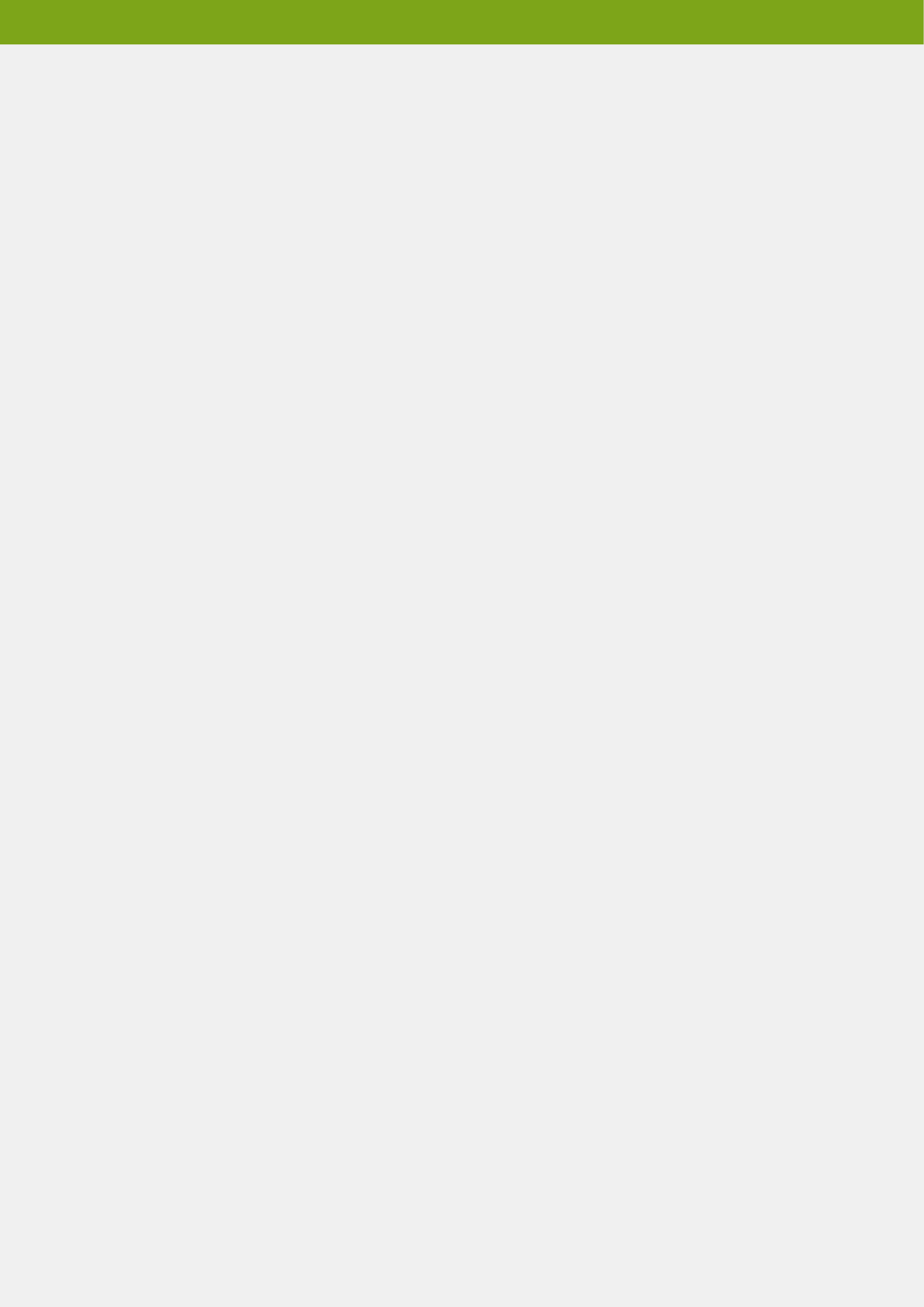# **Inhalt Content**

| <b>Über rff</b> About rff                                                               |       |
|-----------------------------------------------------------------------------------------|-------|
| Expertise in ASME Expertise in ASME                                                     | 4/5   |
| Lieferprogramm DIN EN / EN Delivery programme DIN EN / EN                               | 6/7   |
| Lieferprogramm ASME / API Delivery programme ASME / API                                 | 8/9   |
| Lieferprogramm DIN / EN / ASME  Delivery programme DIN / EN / ASME                      | 10/11 |
| Das rff-Leistungsspektrum The rff range of services                                     | 12/13 |
|                                                                                         |       |
| Hochdruckfittings ASME B16.11 / B.S. 3799 Forged Steel Fittings ASME B16.11 / B.S. 3799 |       |
| <b>Type NPT</b>                                                                         |       |
| <b>Elbows, Tees and Crosses</b>                                                         | 18    |
| <b>Street Elbows</b>                                                                    | 19    |
| <b>Couplings and Caps</b>                                                               | 20    |
| <b>Head Plugs and Bushings</b>                                                          | 21    |
| <b>Hexagonal Nipples</b>                                                                | 22    |
| <b>Bosses</b>                                                                           | 23    |
| <b>Type Socket Weld</b>                                                                 |       |
| <b>Elbows, Tees and Crosses</b>                                                         | 24    |
| <b>Couplings and Caps</b>                                                               | 25    |
| <b>Bosses</b>                                                                           | 26    |
| <b>Reducing Inserts</b>                                                                 | 27    |
| <b>Unions, Pipe and Swage Nipples</b>                                                   |       |
| <b>Unions Type NPT</b>                                                                  | 30    |
| <b>Unions Type Socket Weld</b>                                                          | 31    |
| <b>Pipe Nipples</b>                                                                     | 32    |
| <b>National Pipe Threads (NPT)</b>                                                      | 33    |
| <b>Swage Nipples Concentric</b>                                                         | 34    |
| <b>Swage Nipples Eccentric</b>                                                          | 35    |
| <b>Branch Outlet Fittings</b>                                                           |       |
| <b>Branch Outlet Fittings</b>                                                           | 36/37 |
| Weight table                                                                            | 38    |
| Run pipe ranges                                                                         | 39    |
|                                                                                         |       |
| Toobnicobor Toil                                                                        |       |

| Technischer Teil                                                                   |           |
|------------------------------------------------------------------------------------|-----------|
| Werkstoffgegenüberstellung DIN / EN / ASTM Materials comparison DIN / EN / ASTM    | $40/4^3$  |
| Wanddickentabelle DIN / ISO / EN / ASME Wall thickness table DIN / ISO / EN / ASME | 42/43     |
| Normenübersicht ASME / ASTM / API / MSS Standard overview ASME / ASTM / API / MSS  | $44 - 47$ |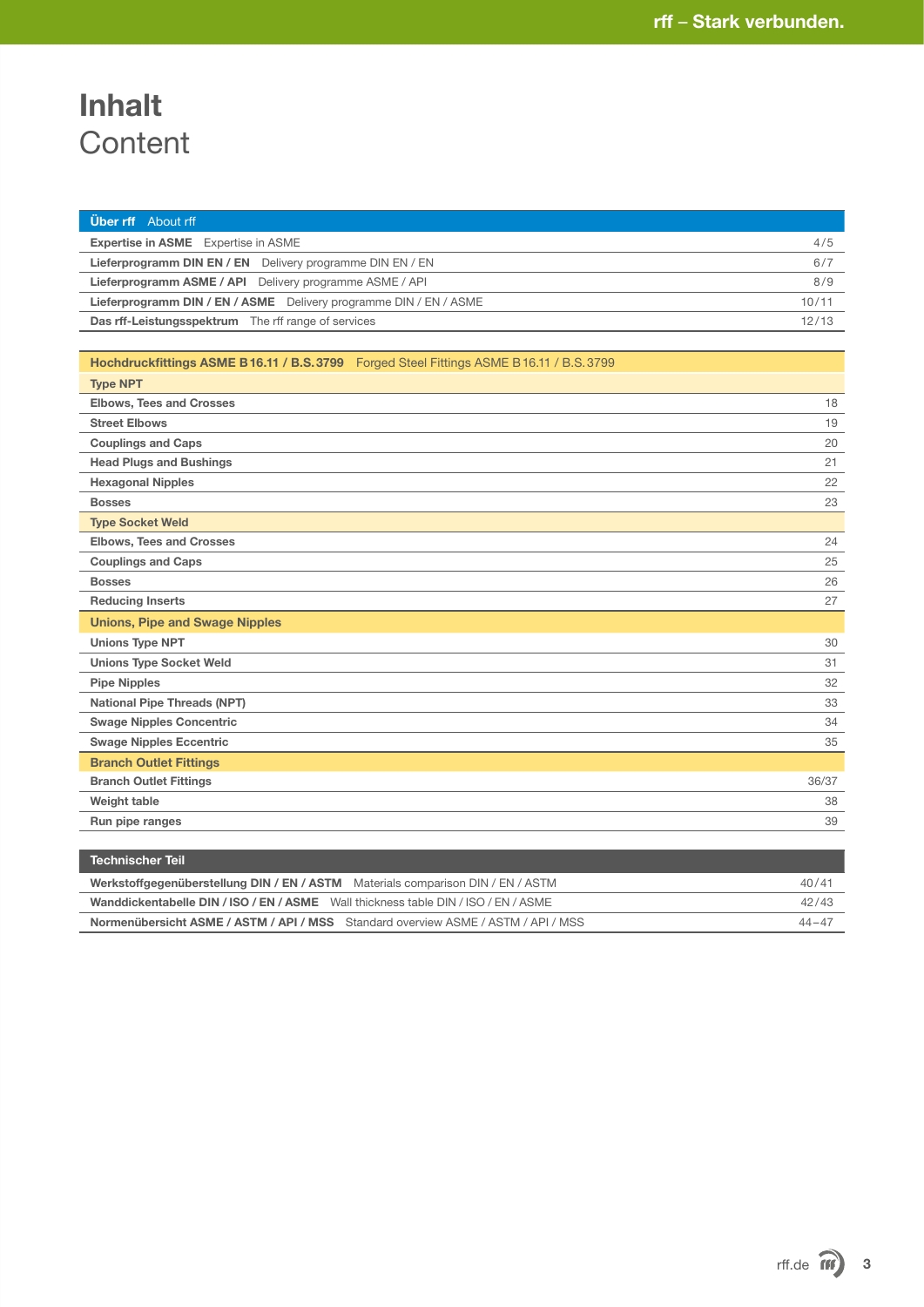# **Expertise in ASME** Expertise in ASME

**Beste Produkte, effiziente Logistik, höchste Qualität und umfassende Beratung: Das können Sie von uns erwarten.** 

Mit jahrzehntelanger Erfahrung sind wir Ihr modernes Handelshaus für Rohre, Flansche, Rohrformteile und Rohrzubehör – und Ihr Projektpartner für komplexe Herausforderungen.

Für Sie haben wir unsere Kompetenz im Bereich ASME-Normen kontinuierlich ausgebaut. rff kann die gesamte Produktpalette in den Bereichen Rohre, Flansche, Rohrformteile und Rohrzubehör abbilden, damit Sie für Ihre internationalen Projekte bestens gerüstet sind.

Für Sie finden wir die allerbeste Lösung. Messen Sie uns daran. **rff – Stark verbunden.**

#### **Best products, efficient logistics, highest quality and comprehensive advice: this is what you can expect from us.**

With decades of experience, we are a modern trading firm for pipes, flanges, fittings and pipe equipment – and your project partner for complex challenges.

We have continuously expanded our expertise in the field of ASME standards in order to meet your requirements; rff offers the entire product range in the fields of pipes, flanges, fittings and pipe equipment, ensuring that you are best equipped for your international projects.

We find the very best solutions for your needs. Measure us against this. **rff – Strongly connected.**

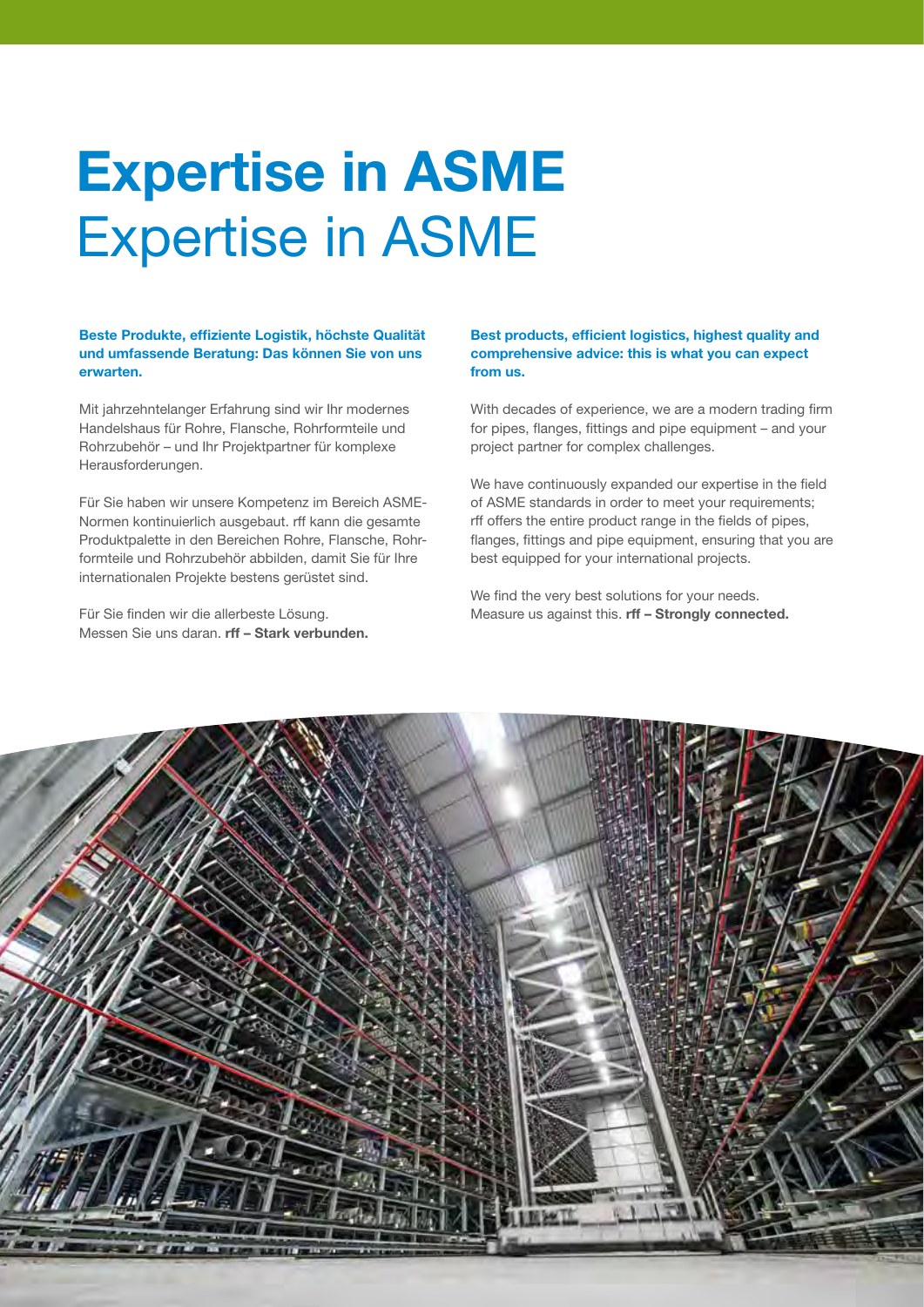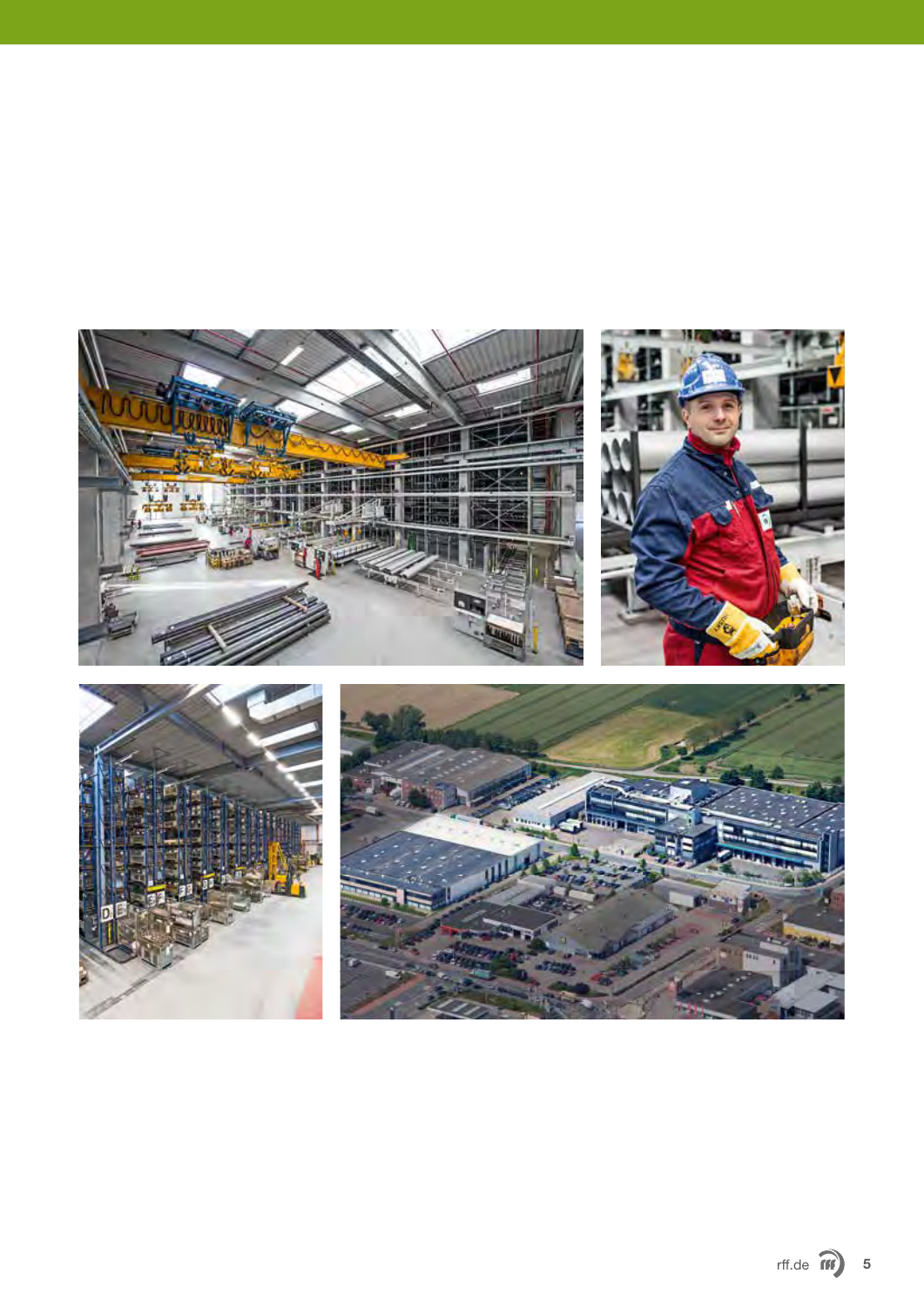## **Elbows, Tees and Crosses**



**Class 2000 / NPT** ASME B16.11

|   | Abmessungen in mm<br>Dimensions in mm |                     |                             |               |                     |                 |                |                  |                 |                  |                 |      |  |
|---|---------------------------------------|---------------------|-----------------------------|---------------|---------------------|-----------------|----------------|------------------|-----------------|------------------|-----------------|------|--|
|   | $\frac{1}{8}$ <sup>II</sup>           | $1/4$ <sup>11</sup> | $\frac{3}{8}$ <sup>11</sup> | $\frac{1}{2}$ | $3/4$ <sup>11</sup> | 1 <sup>11</sup> | $1\frac{1}{4}$ | $1\frac{1}{2}$ " | 2 <sup>11</sup> | $2\frac{1}{2}$ " | 3 <sup>''</sup> | 4"   |  |
| А | 21                                    | 21                  | 25                          | 28            | 33                  | 38              | 44             | 51               | 60              | 76               | 86              | 106  |  |
| C | 17                                    | 19                  | 22                          | 25            | 28                  | 33              | 35             | 43               | 44              | 52               | 64              | 79   |  |
| н | 22                                    | 22                  | 25                          | 33            | 38                  | 46              | 56             | 62               | 75              | 92               | 109             | 146  |  |
| G | 3,18                                  | 3,18                | 3,18                        | 3,18          | 3,18                | 3,68            | 3,89           | 4,01             | 4,27            | 5,61             | 5,99            | 6,55 |  |

#### **Class 3000 / NPT** ASME B16.11

|   | 21   | 25   | 28   | 33   | 38          | 44   | 51   | 60   | 64   | 83   | 95   | 114   |
|---|------|------|------|------|-------------|------|------|------|------|------|------|-------|
|   | 17   | 17   | 19   | 22   | 25          | 28   | 33   | 35   | 43   | 52   | 64   | 79    |
|   | 22   | 25   | 33   | 38   | $\sqrt{46}$ | 56   | 62   | 75   | 84   | 102  | 121  | 152   |
| G | 3.18 | 3,30 | 3,51 | 4,09 | 4,32        | 4,98 | 5,28 | 5,56 | 7.14 | 7,65 | 8,84 | 11,18 |

#### **Class 6000 / NPT** ASME B16.11

| n. | 25   | 28   | 33   | 38   | 44   | 51   | 60    | 64    | 83    | 95    | 106   | 114   |
|----|------|------|------|------|------|------|-------|-------|-------|-------|-------|-------|
| v  | 19   | 22   | 25   | 28   | 33   | 35   | 43    | 44    | 52    | 64    | 79    | 79    |
|    | 25   | 33   | 38   | 46   | 56   | 62   | 75    | 84    | 102   | 121   | 146   | 152   |
| u  | 6,35 | 6.60 | 6,98 | 8,15 | 8,53 | 9,93 | 10,59 | 11.07 | 12.09 | 15,29 | 16.64 | 18,67 |

#### **Mindestlänge für Gewinde**

Minimum Length of Thread

|  |  |  |  |  | $B^a$   6,4   8,1   9,1   10,9   12,7   14,7   17,0   17,8   19,0   23,6 | $25,9$   $27,7$      |      |
|--|--|--|--|--|--------------------------------------------------------------------------|----------------------|------|
|  |  |  |  |  |                                                                          | $\vert$ 30,5 $\vert$ | 33,0 |

ª Maß B ist die Mindestlänge des Gewindes. Die Länge des nutzbaren Gewindes soll nicht weniger als das L2 Maß betragen gem. ASME B 1.20.1-6.3.<br>ª Dimension B is minimum length of perfect thread. The length of useful thread